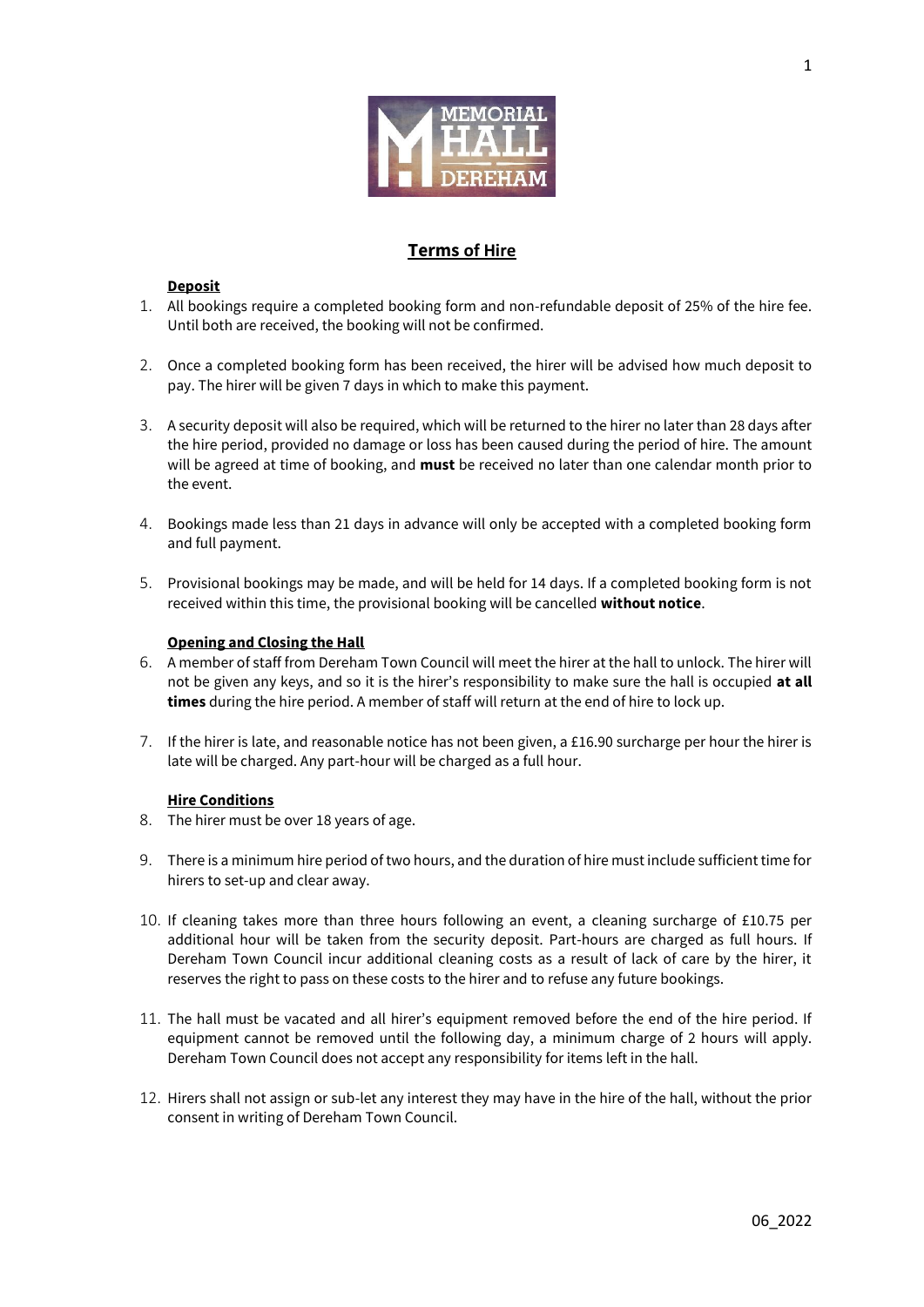13. The number of persons permitted to use the premises at any time shall not exceed the limits in the table below. Please note that the Balcony is only available when theatre-style seating is in use.

|                           | Main Hall | Balcony                  |
|---------------------------|-----------|--------------------------|
| Non-seated                | 300       | $\overline{\phantom{0}}$ |
| Round tables with seating | 160       | -                        |
| Seating around edge       | 180       | -                        |
| Theatre-style seating     | $182*$    | 112                      |

 *\*this is slightly reduced if rows AA and BB are removed for wheelchair use.*

- 14. The above figures must take into account all persons in the hall, including performers, bar staff, caretaking staff, caterers, fire marshalls and door supervisors.
- 15. The Meeting Room has a maximum capacity of 50 people; this will be reduced depending on the number of tables and chairs used.
- 16. For ticketed events, the hirer is responsible for providing their own staff for ticket sales on the door.
- 17. No decorations, flags, banners, emblems etc. can be fixed to the structure of the Memorial Hall without the prior written consent of Dereham Town Council.
- 18. No notice or advertising materials may be affixed to any part of the Memorial Hall without the express permission of Dereham Town Council.

#### **Sound & Light**

- 19. Where the hall is being hired for events which require the use of the sound and light equipment, a detailed plan of proposals must be submitted in writing – along with a risk assessment for approval – no later than six weeks prior to the event.
- 20. The fee for use of our sound and light equipment includes our in-house Technical Advisor being present at the commencement and end of the hire period, to check that the installation of any equipment has been carried out safely. **Please note this fee does not include our Technical Advisor operating any equipment; it will be the hirer's responsibility to source a suitable technician.**
- 21. The noise limiter must not be interfered with in any way.
- 22. No smoke, haze, naked flames, lasers, strobes or other form of high-intensity lighting shall be installed or used without the prior written approval of Dereham Town Council.

#### **Bar Facilities**

- 23. If a bar is required, this will be provided by Dereham Town Council. The hirer must provide opening and closing times for the bar so that adequate staff can be provided.
- 24. All intoxicating liquor consumed on the premises is to be purchased from the bar. Members of the public are not permitted to bring intoxicating liquor into the Memorial Hall.
- 25. Alcohol must not be supplied to anyone under the age of 18. It is the responsibility of the Designated Premises Supervisor (DPS) and the hirer that this regulation is adhered to. The DPS, bar staff and any other authorised employees of Dereham Town Council have the right to ask for proof of age.
- 26. For some events, Dereham Town Council reserves the right for drinks to be served in plastic glasses only.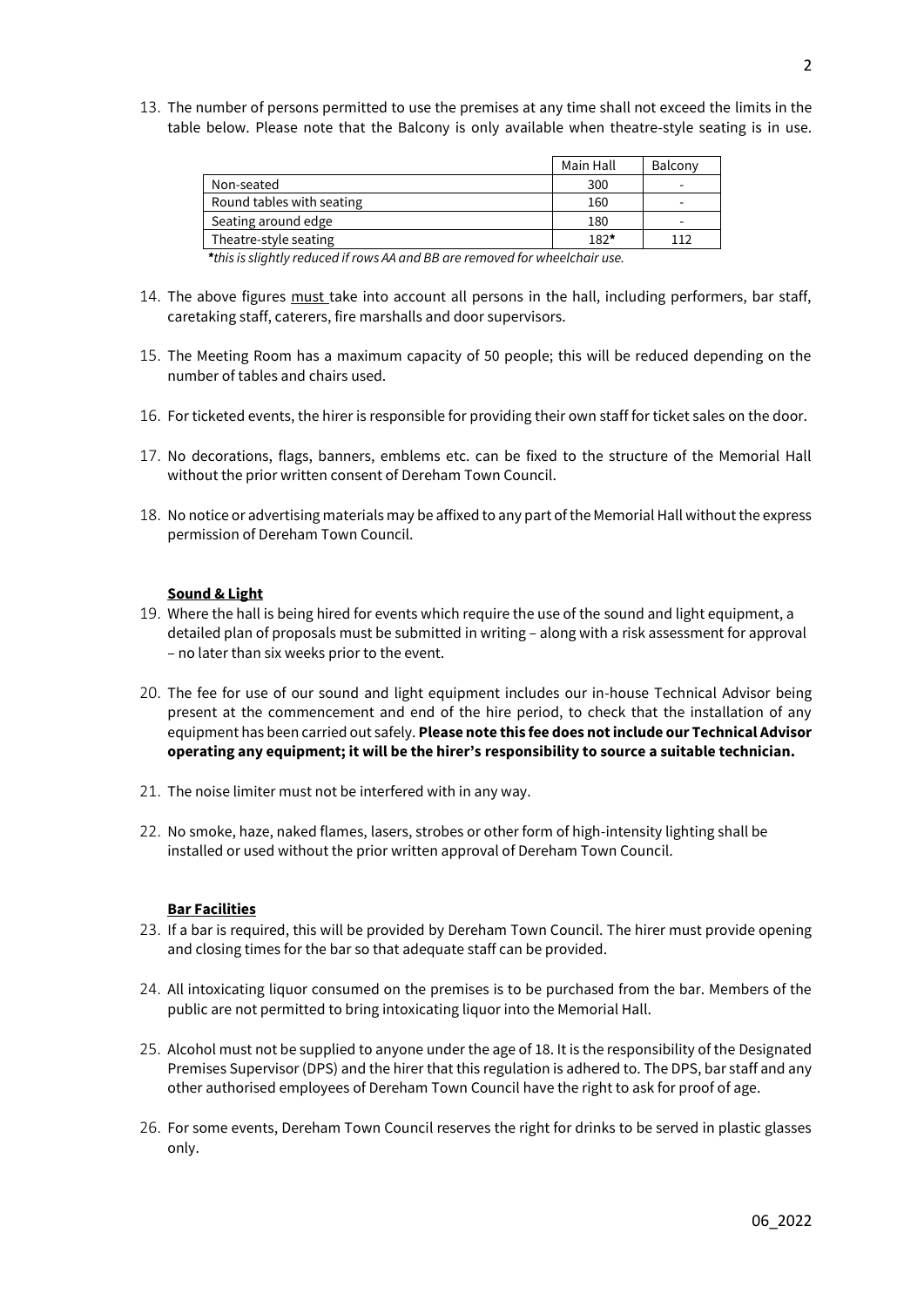#### **Kitchen Hire**

- 27. Please be aware washing up liquid and tea towels are not provided.
- 28. If catering is required, hirers must make their own arrangements.
- 29. Use of the Memorial Hall's crockery and cutlery is only permitted when the kitchen has been hired or forms part of a package.
- 30. Kitchen equipment, crockery and cutlery must be left clean and tied away unless by prior written agreement with Dereham Town Council. A separate fee will be chargeable if Dereham Town Council staff are required to wash-up. Any fee will be negotiated on a case by case basis and this service is not guaranteed.
- 31. Hirers of the kitchen are permitted to use the commercial dishwasher, following the instructions provided.

#### **Performing Rights Society (PRS) Tariffs**

- 32. Where a hirer would normally incur a PRS charge, this is included in the hire fee.
- 33. The hirer shall not use the Memorial Hall for the performance in public of any dramatic works, or in the delivery in public of any lecture in which copyright subsists, without the consent of the owner. The hirer shall indemnify Dereham Town Council against any sums of money which Dereham Town Council may have to pay by reason of any infringement of copyright occurring during the period of hire covered by this infringement. The Performing Rights Society collects royalties for live performance copyright music. Dereham Town Council therefore have a legal duty to collect fees on behalf of the PRS.
- 34. As part of the requirements of PRS, a set list needs to be completed. Because it is a requirement of the PRS to complete this, the security deposit will be retained until we have been provided with a copy of the set list.

### **Rehearsal Rates**

35. Rehearsal rates are available on request, but will only apply to use of the main hall and when the subsequent public performance(s) take place at the Memorial Hall. The Hall must be left clear for other bookings at the end of the rehearsal hire period. No equipment can be left.

#### **Cancellation**

36. Should the hirer wish to cancel a booking, the following charges will apply:-

| Notice given              | Amount retained by Dereham Town Council |
|---------------------------|-----------------------------------------|
| More than 28 days' notice | Deposit                                 |
| 15-28 days' notice        | Half fee                                |
| 14 days or less           | Full fee                                |

- 37. Should Dereham Town Council, before the function commences, be of the opinion that it is likely to be of an objectionable or undesirable nature, it shall have the power to cancel the event and return any fees paid. The Council reserves the right, in certain circumstances, to cancel any letting at any time. In the event of cancellation by Dereham Town Council, any fees paid will be refunded to the hirer.
- 38. Dereham Town Council shall not be liable for any loss, expenses or damages which the hirer may suffer in respect of the cancellation of the booking, or to pay any compensation to any person in respect of the cancellation.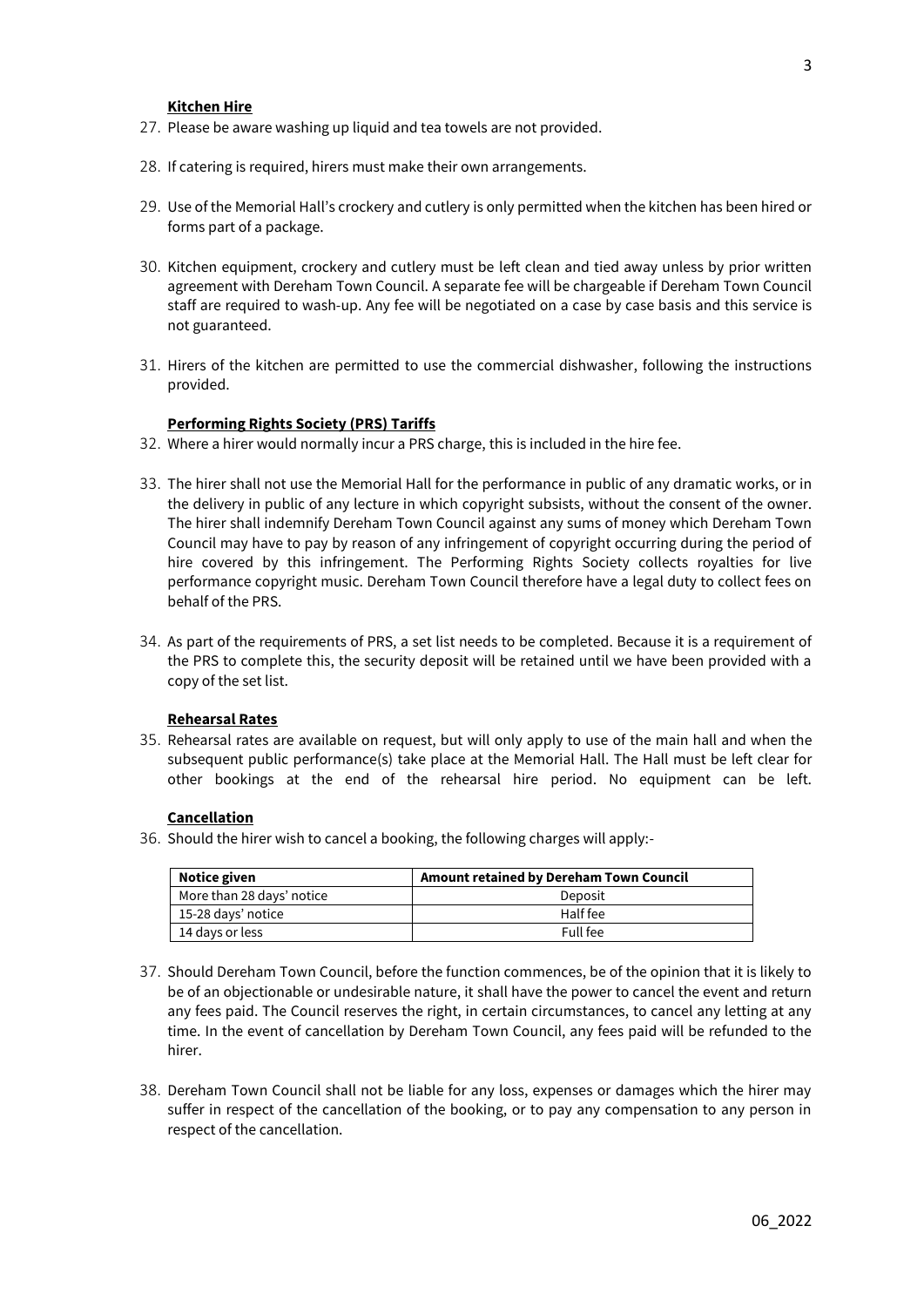#### **Safety**

- 39. Dereham Memorial Hall has a No-Smoking Policy throughout the building. This includes the use of e-cigarettes and vape pens.
- 40. All emergency exits and signs must at all times be kept clear and unobstructed.
- 41. No access is allowed to areas which are either locked, or signed as 'no entry' or similar
- 42. The hirer must provide ushers for their event and be responsible for people they are inviting into the building. If the hirer wishes for Dereham Town Council to provide ushers, this can be arranged for an additional charge. For events using theatre-style seating, a minimum of 3 ushers must be present when 150 persons or more are present in the hall; one designated to the balcony area, and two in the main hall. Dereham Town Council will determine how many fire marshalls/ushers need to be in attendance during any period of hire.
- 43. Fire safety checks must be carried out prior, during and after an event by Council staff (usually the Caretaker). Hirers must familiarise themselves with the fire procedures at the commencement of the hire period to ensure they are aware of what action to take in the event of an emergency.
- 44. It is the responsibility of the hirer to ensure that appropriate levels of dedicated assistance are provided to any person who may require additional help to escape the building in the event of an emergency.
- 45. If Dereham Town Council consider it necessary to have door supervisors for an event, these must be Security Industry Authority (SIA) registered. Please note that door supervisors have the right to refuse entry to anyone considered to be a risk to other users, staff or the premises.
- 46. All curtains or drapes shall be of either durably or inherently flame retardant fabric and shall conform to British Standards. A certificate will need to be provided. They should not conceal notices and should be hung so they do not trail on the floor.
- 47. No electrical fittings or appliances in the Memorial Hall may be altered, removed or in any way interfered with, and no additional fittings or appliances may be installed unless a PAT Certificate has been provided for the equipment, and Dereham Town Council have given approval.
- 48. It is the responsibility of the hirer to ensure that any disco operators or bands hired for their event have carried out the necessary PAT testing on their equipment. Dereham Town Council have the right to refuse any electrical equipment to be used, if it is not clearly marked with an up-to-date PAT tested label, and a PAT certificate has not been produced.
- 49. Smoke/dry ice machines or any equipment which may present a hazard or interfere with smoke alarms on the premises, are not permitted without prior approval from Dereham Town Council. Requests to use this type of equipment must be made in writing.
- 50. Food and drink are not permitted on the stage at any time, except for still water in a plastic bottle. Glass is not permitted under any circumstances.
- 51. The use of pyrotechnics or special effects should be requested in writing to Dereham Town Council at the time of booking.
- 52. Smoke and vapour effects can give rise to a variety of hazards depending on the substances used. Manufacturers and suppliers must provide information about the hazards which may arise from their products. This information should be obtained and used when the hirer carries out their risk assessment.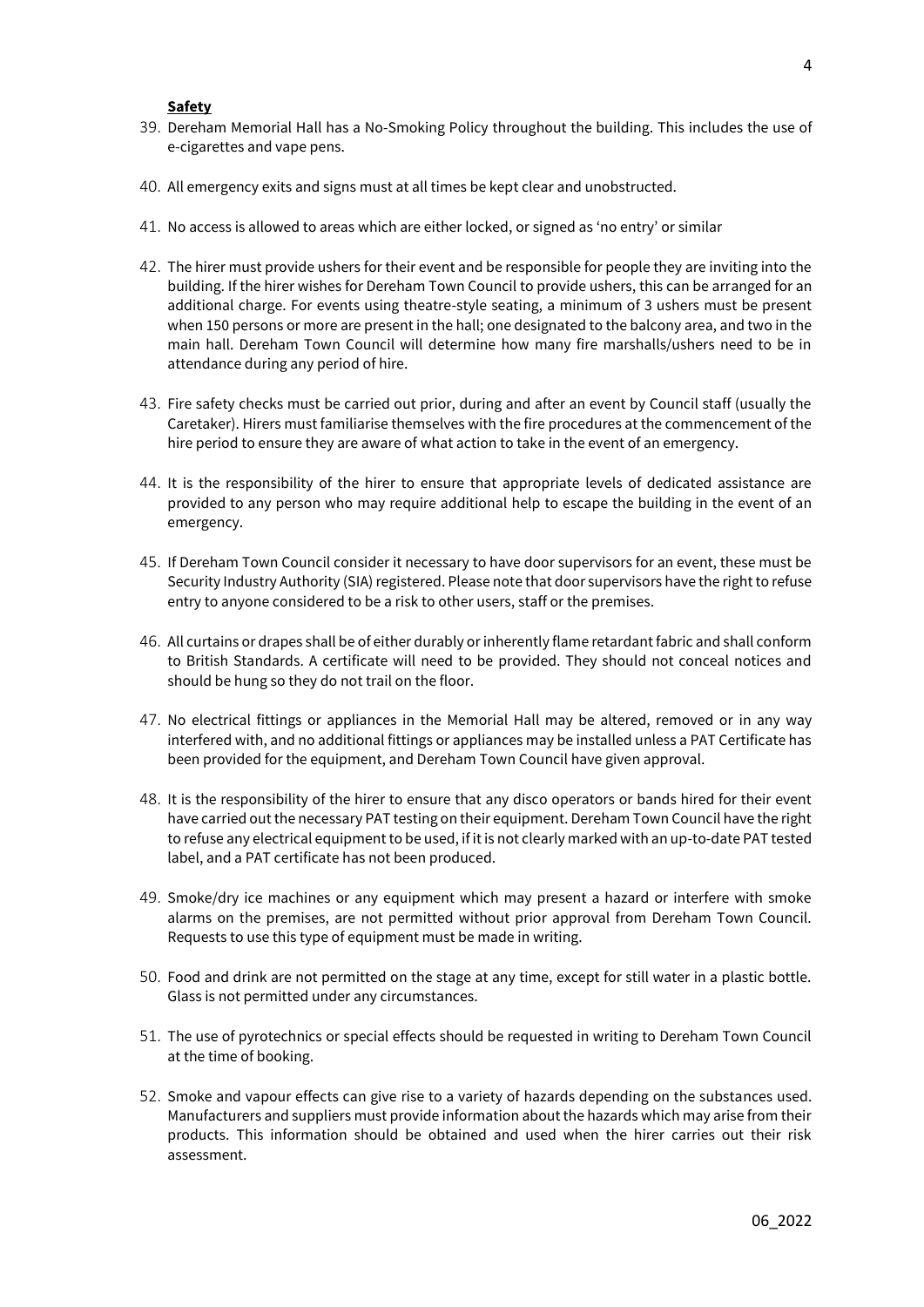- 53. Flammable liquids or highly flammable articles shall not be brought into or used in any part of the Memorial Hall. Naked flames are also not permitted. In the case of a hirer wishing to light candles on a cake, a written request must be made to Dereham Town Council at the time of booking.
- 54. When installing scenery lights, lamps and any other apparatus which is liable to become heated, care must be taken to ensure they do not come into contact with combustible materials.
- 55. Mr Anthony Needham is the Designated Premises Supervisor. The hirer must give Mr Needham, or any member of Dereham Town Council staff, access to all areas of the Hall as requested to ensure that they are being used safely and in accordance with the conditions of hire.

### **Insurance**

- 56. Individuals hiring the Memorial Hall for private parties, wedding receptions or similar, are covered for injury and damage arising out of the use of the premises under Dereham Town Council's own insurance.
- 57. Organisations, clubs, societies, groups or similar hiring the Memorial Hall must have Public Liability Insurance, and a copy must be provided to Dereham Town Council.
- 58. Hirers shall indemnify Dereham Town Council against any technical or legal penalties or liabilities incurred during the hire period, or in respect of any loss or damage suffered or sustained by any person in consequence of any default or injury arising from activities organised by the hirer.

# **Damage to Premises**

- 59. Hirers shall not fix any items to the walls, floors, stage or any other fixtures and fittings, without prior authorisation from the Caretaker. **No blue/white tac or sticky tape is to be used**.
- 60. A proportion of the security deposit will be retained to compensate for any damage caused deliberately or by carelessness.

| <b>Type of Damage</b>                                                    | Charge                |
|--------------------------------------------------------------------------|-----------------------|
| Sticky sweets/chewing gum stuck to upholstery, carpets or hard flooring. | £10 per incident      |
| Any other items which stain or mark carpets, upholstery or hard flooring |                       |
| so that they cannot be cleaned with everyday cleaning materials          |                       |
| Holes drilled in walls/stage without consent                             | £50                   |
| Damage to proscenium arch                                                | £50                   |
| Damage to edge of stage                                                  | £25                   |
| Chipped plaster                                                          | £25                   |
| Scratched floor - or other damage to floor                               | £25 per scratch       |
| Not returning the lighting rig to "set rig"                              | Cost of resetting rig |
| Letting off fire extinguishers (except in the case of an emergency)      | £150                  |
| Clearing up vomit after an event                                         | £25                   |
| Fixing items to the wall with blue tack or similar, without consent      | £10 per item          |
| Damage to any equipment                                                  | Replacement cost      |

61. Dereham Town Council reserves the right to recover from the hirer any repair costs incurred. Should Council property go missing during the hire period, the hirer will be required to cover any replacement costs. In certain circumstances, the Council may ask a hirer to provide a guarantee against loss.

# **Premises Licence**

62. Under the terms of the Licencing Act 2003, the Memorial Hall has been granted a Premises Licence by Breckland Council, acting as the Licencing Authority. This regulates the use of the premises for certain forms of public entertainment. The Designated Premises Supervisor (DPS) is Mr Anthony Needham, the Town Clerk.